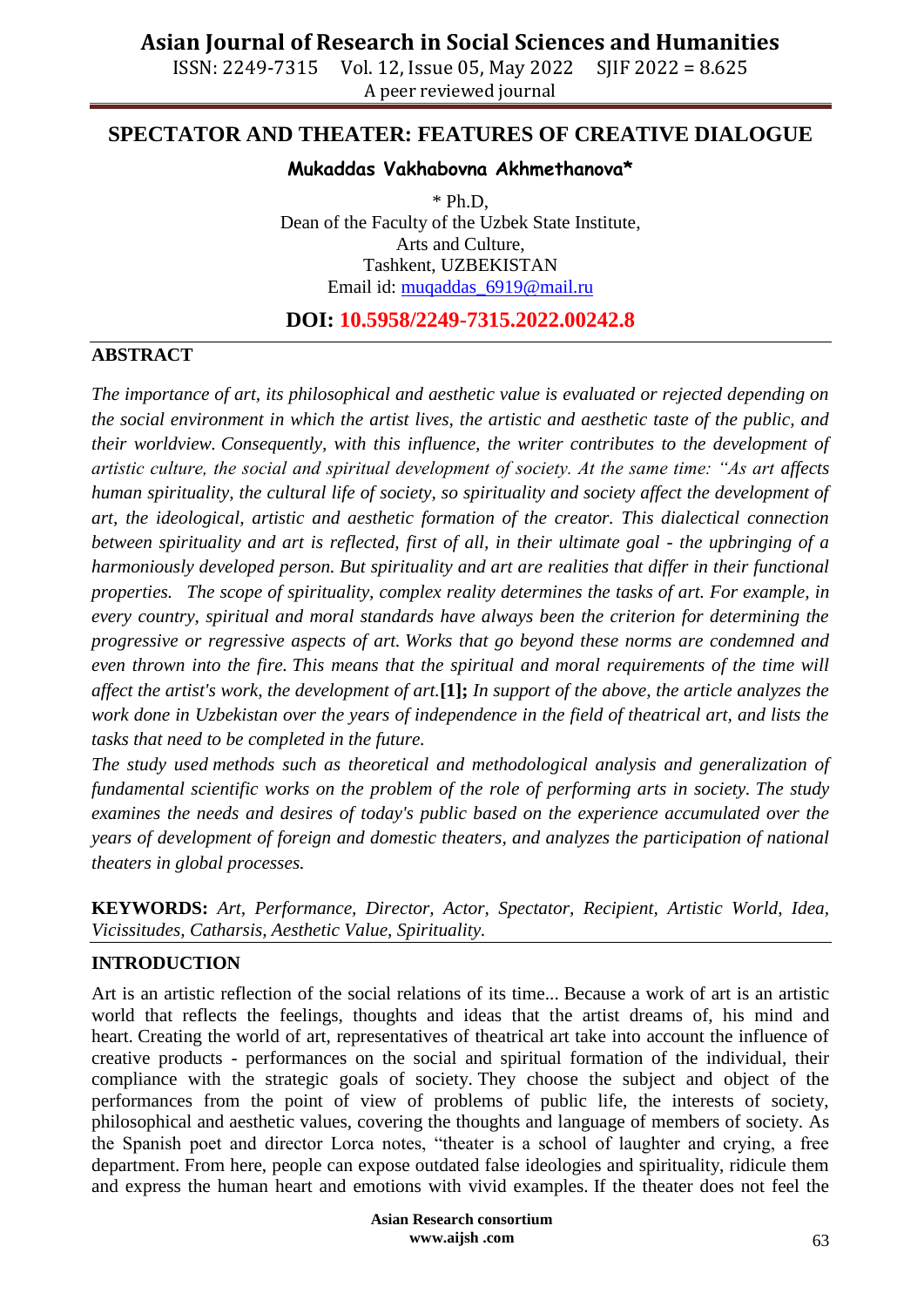ISSN: 2249-7315 Vol. 12, Issue 05, May 2022 SJIF 2022 = 8.625 A peer reviewed journal

pulse of society through laughter or tears, does not reflect the breath of history, does not understand the suffering of its people, the beautiful landscapes of its native land, the national spirit, it should not be called "theater». **[2].** A place like this is nothing more than a place to have fun.

The synthetic essence of the theater is manifested not only in the collectivity of its creative process and the integration of all other types of art, but also in the variety of goals of its existence. In particular, the social significance of the performing arts as a powerful communication channel has been recognized at different periods of its history. The broadcasting of public values was such an urgent need in ancient Greece that the authorities of the policies paid for the visitors of the amphitheaters for their time. In mid-17th century Spain, when "not individuals, but the nation as a whole devotes the lion's share of its daytime to art," leaving "service, workshops and fields" to the horror of the Jesuits, the best playwrights received the status of courtiers and enjoyed the special favor of Philip IV. The monopoly of the Imperial Theaters, introduced in the 19th century in two Russian capitals, gave the Ministry of the Court the ability to tightly control the impact of the stage on the public and thwart attempts to form unwanted public opinion. The same principle was successfully practiced by the Soviet government, which transferred all the theaters of the country to state support, to a stationary state and to ideological tutelage.

A detailed analysis of the role of the performing arts in society is the topic of a separate study, but it is important to emphasize that the degree to which the theater fulfills its social goals and objectives is directly related to its economic position. The theater needs money for its existence, and it can receive it, as already noted, from various sources: from the public, from the state, from public organizations, from various sponsors, donors and patrons of the arts. The more channels there are, the more confidently the theater can use freedom, and vice versa, monopolization of funding increases the risk of falling under control and diktat. Thus, one of the tasks of marketing is to ensure the economic stability of the theater by interacting with several sources of financial resources at the same time.

If we consider the relationship between the theater and the audience as a partnership, it turns out that the theater today is at a disadvantage. The viewer has the right to choose where to spend the evening; the theater has the rigid framework of the poster; the viewer has the opportunity to publicly express his opinion about the performance, and the theater does not even allow itself to insist on festive clothing and the well-behaved behavior of its audience; the viewer has access to historical, factual and empirical information about the theater - the theater, very often, has only an approximate idea of its own audience, and so on. Not everything in this situation lends itself to change, but at least one "injustice" the theater is able - and even vitally interested - to correct: it can collect as much information as possible about its audience, figuratively speaking - to conduct reconnaissance.

At the beginning of the new millennium, globalization and the high level of development of mass culture paradoxically led to the consolidation of individualistic tendencies in society. The fashion for admiration for the fact that "I am a particle of this power" (Mayakovsky) has passed, and today it is much more important "a person needs a person in him" (Tsvetaeva). The desire for individualization is gaining momentum: if 30 years ago it was possible to sing with confidence "my address is not a house or a street, my address is the Soviet Union", today the list of addresses, that is, opportunities for personification and contact, has been replenished with mobile phone numbers, Skype as well as email and blogging. The craze for the latter clearly testifies to the urgent need to demonstrate personality, individual self-expression, especially among young people. On the one hand, theater, as a public phenomenon, provides an opportunity for such selfpresentation. On the other hand, a personal appeal to a person with any request or proposal raises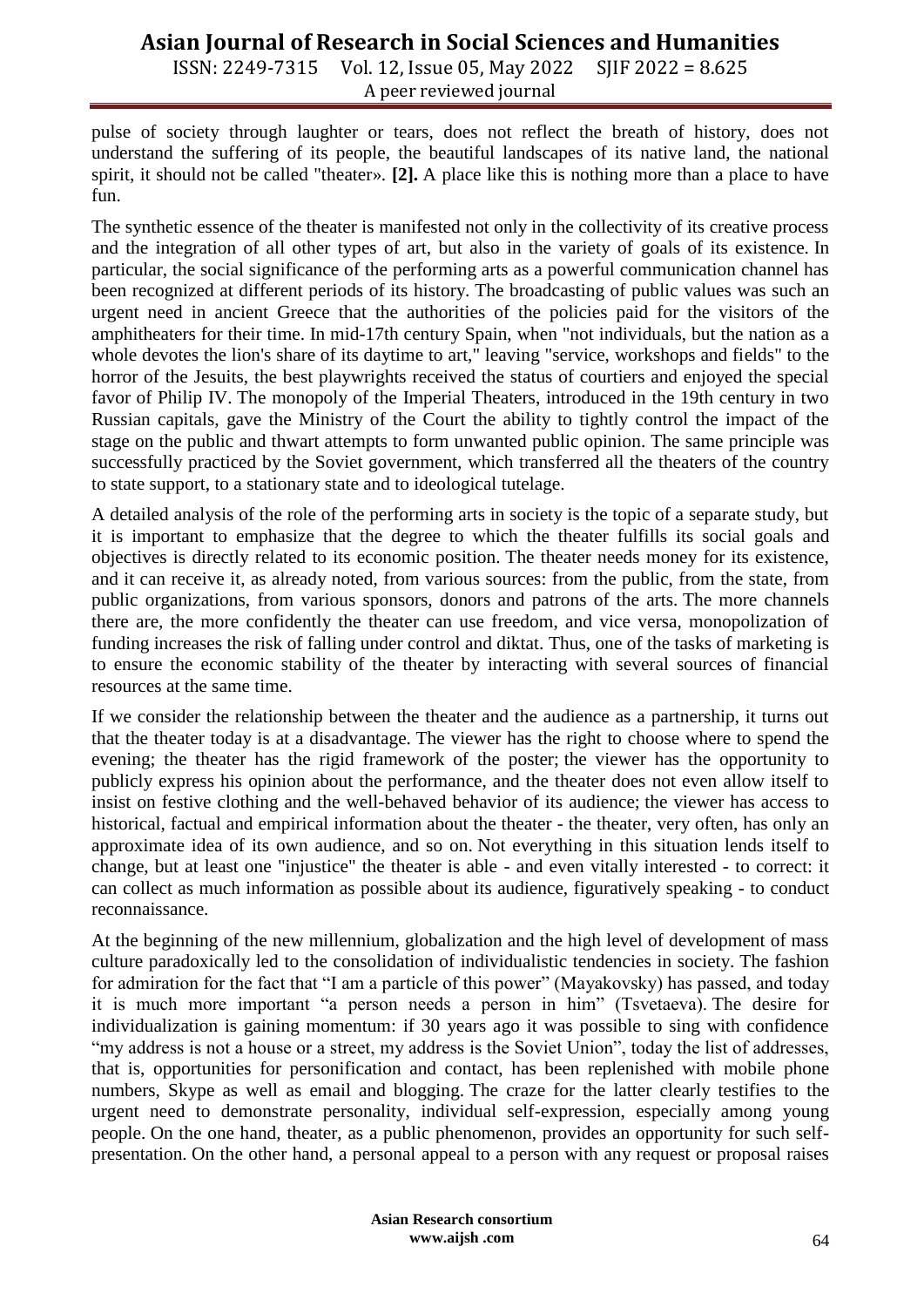ISSN: 2249-7315 Vol. 12, Issue 05, May 2022 SJIF 2022 = 8.625 A peer reviewed journal

him in his own eyes, increases self-esteem, providing an opportunity for choice (to respond or not) and satisfaction from the consciousness of his own significance, value, etc.

The problem of the relationship between the theater and the audience arose simultaneously with the transformation of performance into a professional activity, that is, income-generating. No wonder those two who, according to the well-known aphorism of Vl. I. Nemirovich-Danchenko, walked around the city with a rug, spread it not in a back alley, but on the square, where there are a lot of people scurrying back and forth for trade needs - which means, in something chinks in the pockets (thus, the concept of "money" inevitably immediately appears next to the word "theater").

According to the logic of free, not coerced art, the artist's task is to offer a work, and the viewer's business is to want or not want to get acquainted and, then, accept or not accept it (after all, art should be free on both sides). If for an artist creativity is just a hobby, and he earns his living elsewhere (like Nero and Konstantin Romanov), then audience acceptance or denial is important for him only on an emotional level, which undoubtedly affects his self-esteem and inspiration. but not more'. If the artist has no other sources of income, if he is engaged in art professionally, then the audience's interest is important for him in terms of not only creative, but also economically, and is expressed in whether the public pays or does not pay. Since the artist, despite the fact that he lives, in many respects, in an ideal world, is not able to feed on the "single spirit" (or is capable of a very short time), he is interested in the viewer "accepting" and "paying". The viewer is not always ready for this. Thus, the contradiction is already inherent in the very nature of art, but it is especially acute in the field of performing activities. It can be resolved in four ways:

1) Create, not thinking about recognition, and hope for the justice of Providence;

2) Work with a clear focus on the average perceptions of the taste and expectations of the general public;

3) Find your own audience, a priori steadfastly passionate about this particular art, and limit yourself to it;

4) Convince contemporaries of their merits, even if they are not immediately able to discern them.

In the artistic process of Uzbek theatrical art, it is observed that our contemporaries are leading, reflecting on themes and ideas that reflect different aspects of life, and expressing the social and moral ideals of our people.

### **LITERATURE REVIEW**

Research shows that domestic and foreign representatives of science and culture agree on the recognition and recognition of the priority of the educational function of theatrical art in the social and spiritual formation of the individual. In particular, according to Kh. Abdusamatov, "it is necessary to be able to show the human soul in all its complexity, to be able to delve into the "dialectic of the heart» **[3].**The main task of the theater is to educate the audience ideologically and aesthetically. In this regard, its task is to serve to improve the moral and psychological state. First of all, performances must be in harmony with the great cause of our people, because art must remain impartial, fair and honest under any circumstances». **[4].** Alimasov and Y. Manzarov reflect on the tasks of art in general and try to illuminate and reveal its essence as a product of social and spiritual events in society: that is, if it contributes to the development of man-made artificial resources, it will fulfill its socio-educational function. Since the influence of art on spiritual life passes through the human heart and soul, every work of art, in the end, is a reflection of spiritual wealth, creative heart, and soul. But this perception is not a product of one-sided influence, changes in society, interpersonal relations, religious, moral and economic factors affect the ideological basis of the work, the combination of colors and tones through the creative spirit, heart ... Indeed, and the influence of the educational function of art is manifested in the motivation

> **Asian Research consortium www.aijsh .com**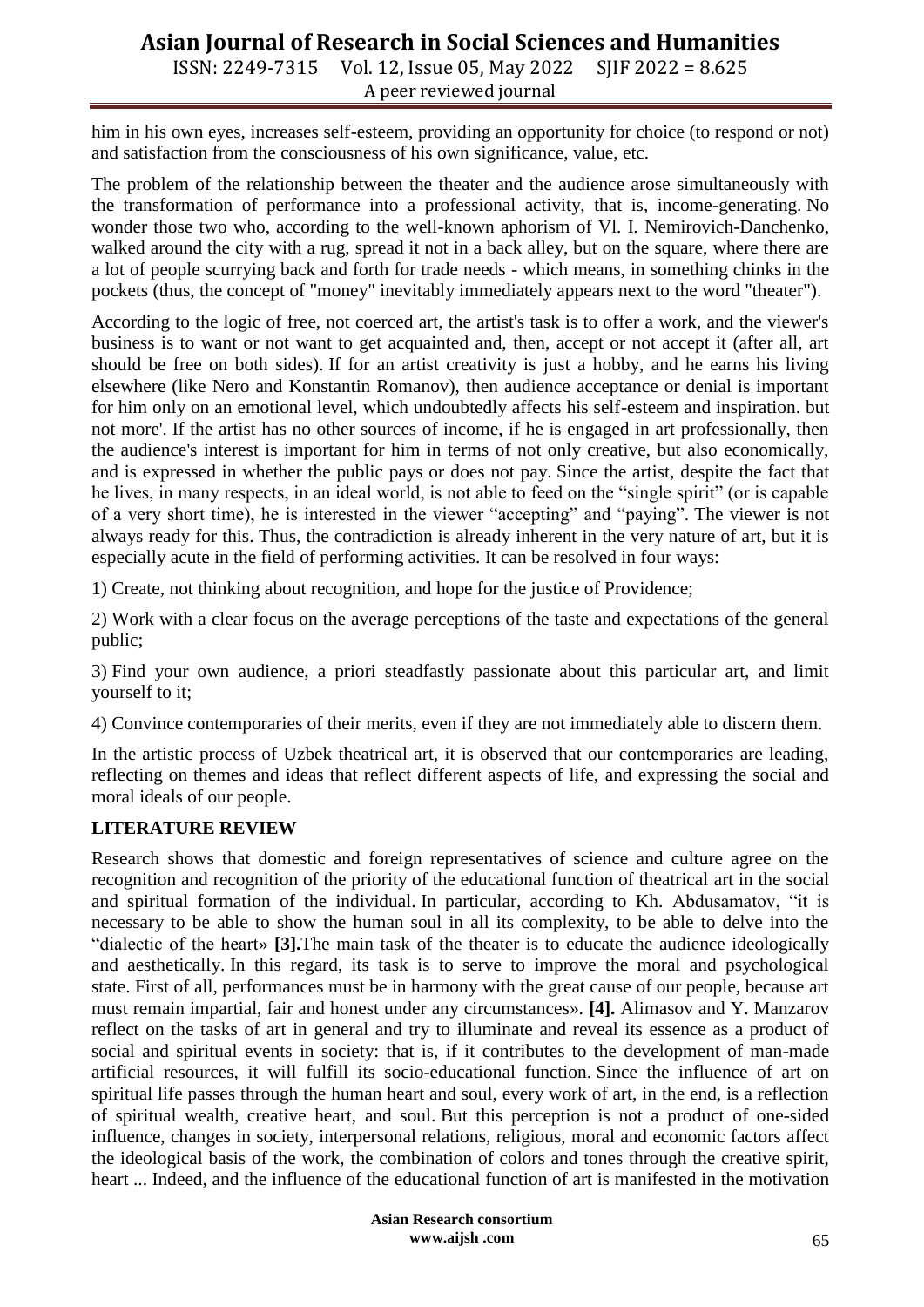ISSN: 2249-7315 Vol. 12, Issue 05, May 2022 SJIF 2022 = 8.625 A peer reviewed journal

of the recipient to create, create, create. At the same time, art primarily affects a person's emotions and, consequently, his consciousness, worldview and future actions and deeds. As the Spanish director and poet Federico García Lorca said, "theater is a social movement ... Theater is the most influential and useful weapon in rebuilding a country. A theater that knows how to listen to the needs of people, with its tragedies and musical works, is able to change the worldview of people in a few years. It is a barometer that reflects the high growth or decline of a nation. A nation that does not help create its own theater is either dead or on the brink of death». **[2].**

It should be noted that recently in our society, as a result of the principles of communication with people, listening to people's discontent, helping those in need, supporting those in need, freedom of speech has become a habit. Being with people on all fronts, carrying out reforms based on the intellect and thinking of our citizens is a factor that unites people to achieve the common goal of building a new Uzbekistan. As I. Ergashev noted, "the humane and democratic principles of the national idea serve as the basis and unifying factor that determines the harmony of human and public interest». Theaters are also among the subjective factors that induce artists to transform the national idea into the beliefs and beliefs of the people. People believe in the images of various heroes performed by the theater artists, in the images of spiritual and moral ideals embodied by them; the younger generation imitates and follows them, striving to be brave, courageous, and honest and just like them. To do this, the creators themselves must be perfect in all respects, progressive thinkers, keep up with the times and strive for constant innovation. Unfortunately, in modern artistic processes, innovative research, cardinal artistic and aesthetic innovations are rare. "If we look at the current creative environment in our country, it seems that it is in a state of stagnation, and many of our artists are surrounded by their own worries and problems. However, shouldn't cultural and art workers always be at the forefront of society, inspire people with their works, an active civil position and lead them to noble goals and achievements?» » **[2];**

### **RESEARCH RESULTS**

The global coronavirus pandemic in 2020 has had a significant impact on the weight of performances in theaters and the number of spectators attending these venues. The pandemic has also forced theaters in developed countries to operate in a new style and new form. The absence of performances for several months resulted in the fact that theaters lost billions and faced a creative economic crisis. ..While most cinemas have been completely closed due to the pandemic's quarantine regime, some have shown their performances live on television for some time. The coronavirus pandemic has resulted in a significant reduction in live communication and creative relationships between the performing arts and the recipient (audience), as well as an impoverishment of the theatrical repertoire. For example, from the repertoire of the Uzbek National Academic Drama Theater for December 2020, only 7 repertoires were staged, and for January 2021 - 13 repertoires based on the works of local playwrights ... The situation is even worse with the theaters of the capital and regions with limited material and technical capabilities. As G. Tovstonogov noted, "the nature of the theater is as follows: if yesterday's problems become obsolete today, then today's problems will lose their significance tomorrow. Each performance can be performed ten, one hundred, a thousand times, but it is impossible to create a theatrical art with repeated performances» **[5].**Of course, it should be noted that even during the quarantine period, new performances were rehearsed online in our theaters, and even the Republican Festival of Young Artists "Debut - 2020" was held according to medical rules. This is a modern artistic process and an attempt to communicate with the recipient, indicating that the obsolescence of the repertoire is palliative.

In fact, today, with the accumulation of conflicts and disagreements, it is necessary to think about the pace of development and adaptation of theaters to the requirements of the times. Once upon a time, cinema and television were considered the main competitors of theaters. As Peter Brook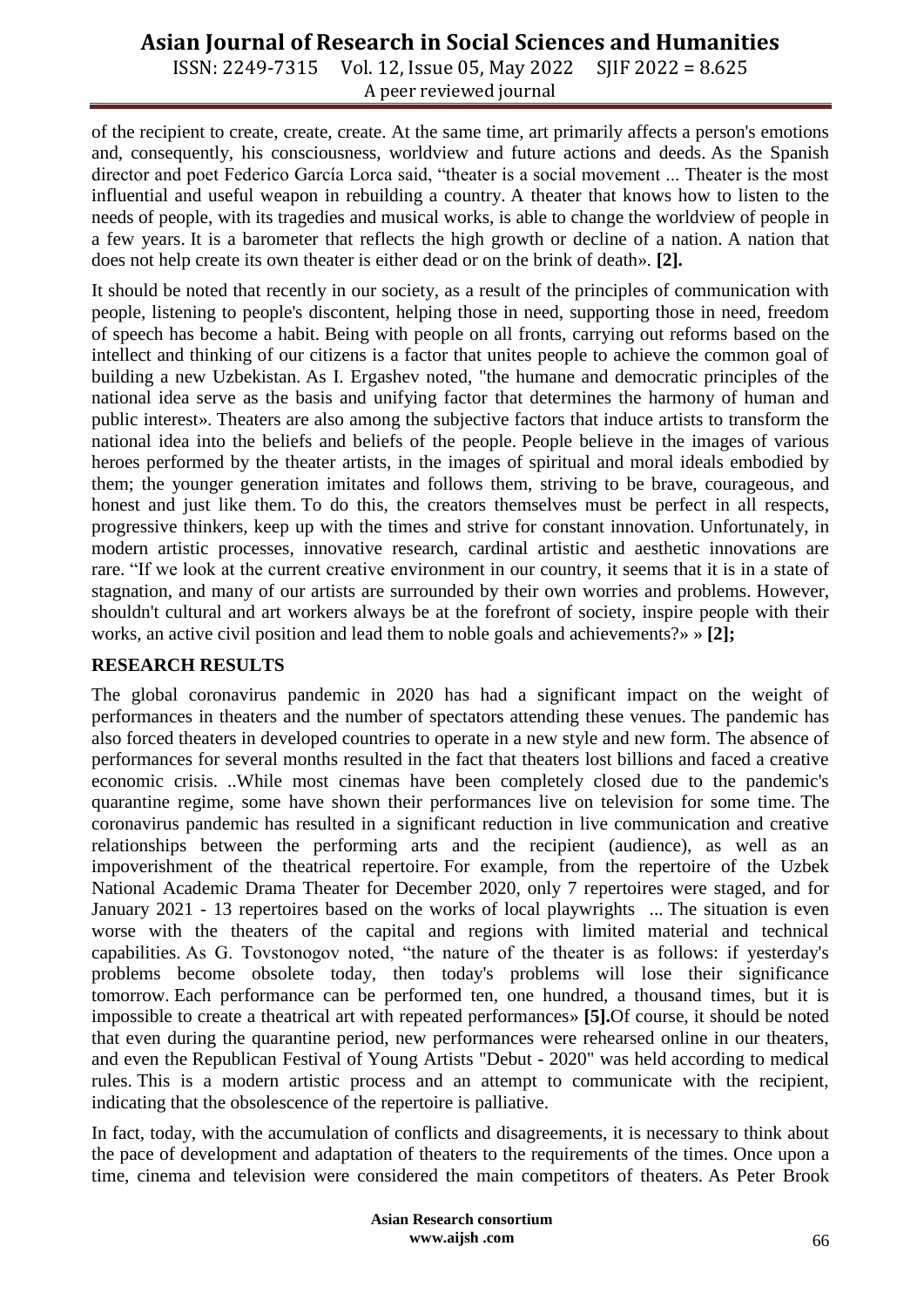ISSN: 2249-7315 Vol. 12, Issue 05, May 2022 SJIF 2022 = 8.625 A peer reviewed journal

writes: "It is thanks to the existence of cinema and television that the theater is in constant motion to maintain its place and position in the modern world» **[6]** [was](https://translate.google.com/translate?hl=ru&prev=_t&sl=ru&tl=en&u=https://translate.google.com/translate%3Fhl%3Dru%26prev%3D_t%26sl%3Den%26tl%3Dru%26u%3Dhttps://translate.googleusercontent.com/translate_f%2523_ftn20%23_ftn20#_ftn20) ambitious. However, in recent years, information and communication opportunities that have emerged and taken a permanent place in everyday life have become more and more creative in the art of theater. This requires thinking, awareness of the artistic and aesthetic processes taking place in the world, creative innovations, and the invention of new ways of communicating with the audience.

As you know, drama is the most modern and complex type of artistic word, the basis of theatrical art. Poets and writers, in poetry and prose, directors or actors, after years of testing themselves on stage and perfecting their creative abilities, turn to drama. Shakespeare, for example, played many roles in theaters over time before he began his career as a playwright, and it is interesting to note that his fortune in this area was not so great. M. Kholbekov writes that "at that time it was customary for the authors to dedicate their works to Queen Elizabeth and the nobles of her palace, for which these famous dignitaries gave awards, pensions and even took them under their patronage. Shakespeare, under the protection of his friend the Earl of Southampton, could create freely, and his life and literary activity flourished and». **[7]**; In this sense, M. Kushyanov: "When and in what genre talents are more manifested depends on the requirements of life». **[8]**; Was true; However, the environment of cyborgs under their auspices allowed Shakespeare to create such plays as King Lear, Othello, Hamlet from the life of the nobility, to expose the vices of officials, the tragedy of injustice, evil, and the spiritual decline of society. In other words, the word did not interfere with creative freedom. Consequently, "Art is an integral part of spirituality, rich in mechanisms of artistic, aesthetic and psychological impact. Art embodies the brightness of colors, harmony of melodies, grace of behavior, philosophical observation of lines. Because art is as colorful, complex, and sometimes hypocritical as life, it evokes hypocritical thoughts, attitudes and emotions, so its value also varies. But the most important criterion is talent». **[9].** In this sense, it is safe to say that Shakespeare's unprecedented talent and immense genius allowed him to create works that are relevant, relevant and relevant for all peoples. At the same time, kings, earls and other high-ranking officials who sponsored artists like Shakespeare deserve applause and appreciation for not infringing on his creative freedom. True, Shakespeare created most of his works based on past events, ancient sources. At the same time, his works are appreciated by the public not only for their historicity, but also for the fact that they managed to convey the spirit of the period to which they belong, are always relevant and relevant. Because an unanswered show cannot live long on stage. As Kh.Abdusamatov noted, "the topic touched upon, the heroes created are so real, convincing, significant that if the realities of life are reflected, the laws of the development of the era are visible, they are imbued with the spirit of the world. Times, conflicts are vital». **[3].** Only then will the socio-artistic value of the performance increase, and it will arouse great interest among spectators and students.

Critical thinking of people is gaining growth, drawing the attention of society to many social and spiritual problems. A democratic society makes a worthy contribution to the formation of public opinion about a just state, to ensuring the work of officials with the people. While this may not affect the recipient's entire existence in the art forms, the art of cinema in particular is dominated by the creators of the series. Unfortunately, the ineffectiveness of dramatic material and amateur performance in them leads to a decrease in the aesthetic tastes of the audience, a decline in the moral and aesthetic values of true beauty, splendor, love, kindness, distortion and change of society - the spiritual ideals of our people. To be honest, today the tradition of mentoring in all areas of creativity is in crisis. There are no older playwrights, directors, actors, stage performers who enthusiastically approach the work of young artists, express their ideas and embark on the correct artistic and aesthetic path. The stories of Mannon Uygur, ShukurBurkhanov, MashrabBoboyev, Georgy Brim, who once stroked the heads of young people, taught them experience, left a large creative school, are told, written and read like fairy tales. But it is difficult

> **Asian Research consortium www.aijsh .com**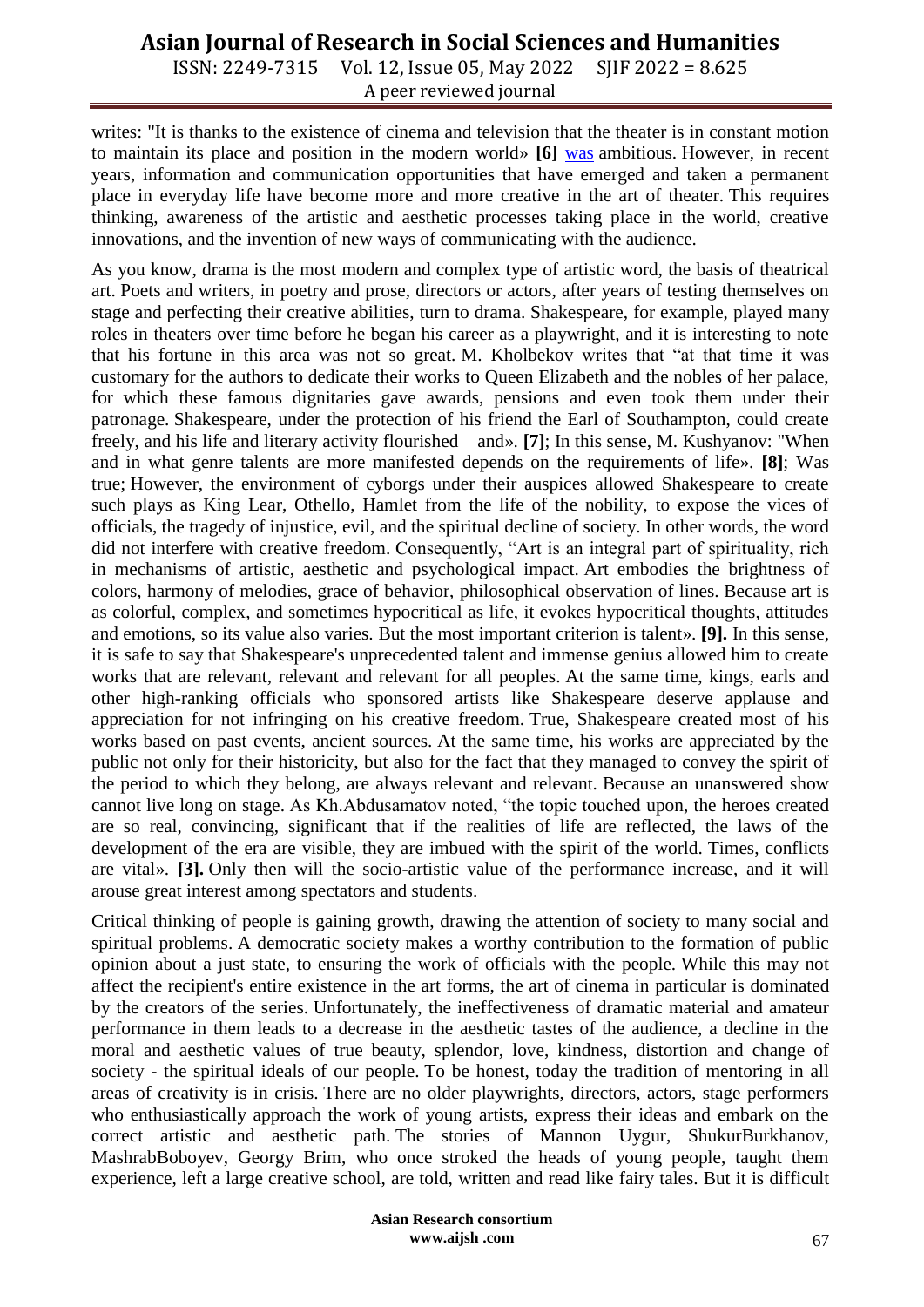ISSN: 2249-7315 Vol. 12, Issue 05, May 2022 SJIF 2022 = 8.625 A peer reviewed journal

to give a positive feedback that the generation left by them shares their experience with the younger generation, teaching them objectively and honestly. It is a pity that some young artists who did not receive a pedagogical education turned art into business, wrote, staged and played in plays, could not go beyond imitation and create "industrial products" free from high human feelings. In fact, freedom of creativity and "democracy denies imitation, it reveals all the freedoms of self-expression ... Imitation is the inability to think for oneself, create one's own style, get tired of seeking, be greedy, or be incompetent. Today, those who use creative freedom to announce their favorite "something" to the public should know that no matter how free and independent they are in the process of artistic creation, the recipient (viewer, listener, connoisseur of art) knows that make. Accept or reject what to watch or not. They are so free. Today, presenting a product of creativity, far from artistic integrity, alien to high morality and artistic taste, one can only evoke public resonance and laughter. As Peter Brook put it: "To offer a spectacular performance that tickles the inclination of animals is a work of art that deprives the theater of aesthetic beauty». **[6].** It is too early to say that the creative freedom that has been established in our society today has illuminated the horizons of Uzbek drama, laid the foundation for the creation of works of different genres. The economic hardships of the early years of independence, probably due to the extremely low pen fees paid to writers, led to a sharp decline in the number of playwrights. A certain stagnation was observed in the works written earlier by I. Sultan, HayitmatRasul, H. Muhammad, Sh.Boshbekov. Apparently, the processes of transformation of thinking in the transition period also affected the writers who worked in this art form. Back in the 90s of the last century, the number of visits to theaters decreased, and the auditoriums were practically empty. In his book, published in 1996, N. Musamovregrets: "The number of spectators going to the theater has sharply decreased. The point is not that tickets are not sold out, but that someone has to go to the theater and evaluate the actors. I wish the halls were always full of fans, and our audience would be hundreds or thousands of times larger than it is now». **[10].** This means that the true social essence and aesthetic meaning are acquired only when the product of creativity reaches the consumer. On the one hand, it is a natural process when artistic and aesthetic needs are reduced in times of economic hardship. At the same time, the inability of theaters to properly advertise their creative products, poor local marketing, lack of public relations - press, television, radio, Internet sites, advertising agencies - are some of the factors that lead to a rapid increase in the decline in some performances.

During the years of independence, the founders of the Uzbek National Academic Drama Theater became more interested in serious drama, but in many cases, they did not reach their audience. This shows that even at the National Theater the issue of working with the audience, promoting performances in various ways is not relevant. This proves once again that the Uzbek audience is more in demand for performances based on family events in the genre of comedy than serious socio-historical dramas, and that theaters form their repertoire based on this demand. At the same time, the use of modern methods of marketing, management and advertising in theater practice shows that playwrights must create modern performances that attract the attention of the audience. Unfortunately, most of the main characters of the works created today seem to be far from real life, like book people. This does not convince the public and does not affect the philosophical and aesthetic worldview of people.

The talent of a creative person is manifested in the inflexibility of his creative will, despite the hardships and contradictions of life, in faith in his philosophical and aesthetic ideas, in the fact that he sings them aloud, in living his life is faithful to social and moral ideals. Alisher Navoi, who fought for truth and justice until the end of his life, Boborahim Mashrab, who did not give up his profession, and Abdulhamid Chulpon, who fought for the freedom of the Motherland, the people, are symbols of both human and creative. Will and spiritual courage. So, the talent and skill of the playwright, his pain, deeply rooted in his heart since childhood, served to transform the reality of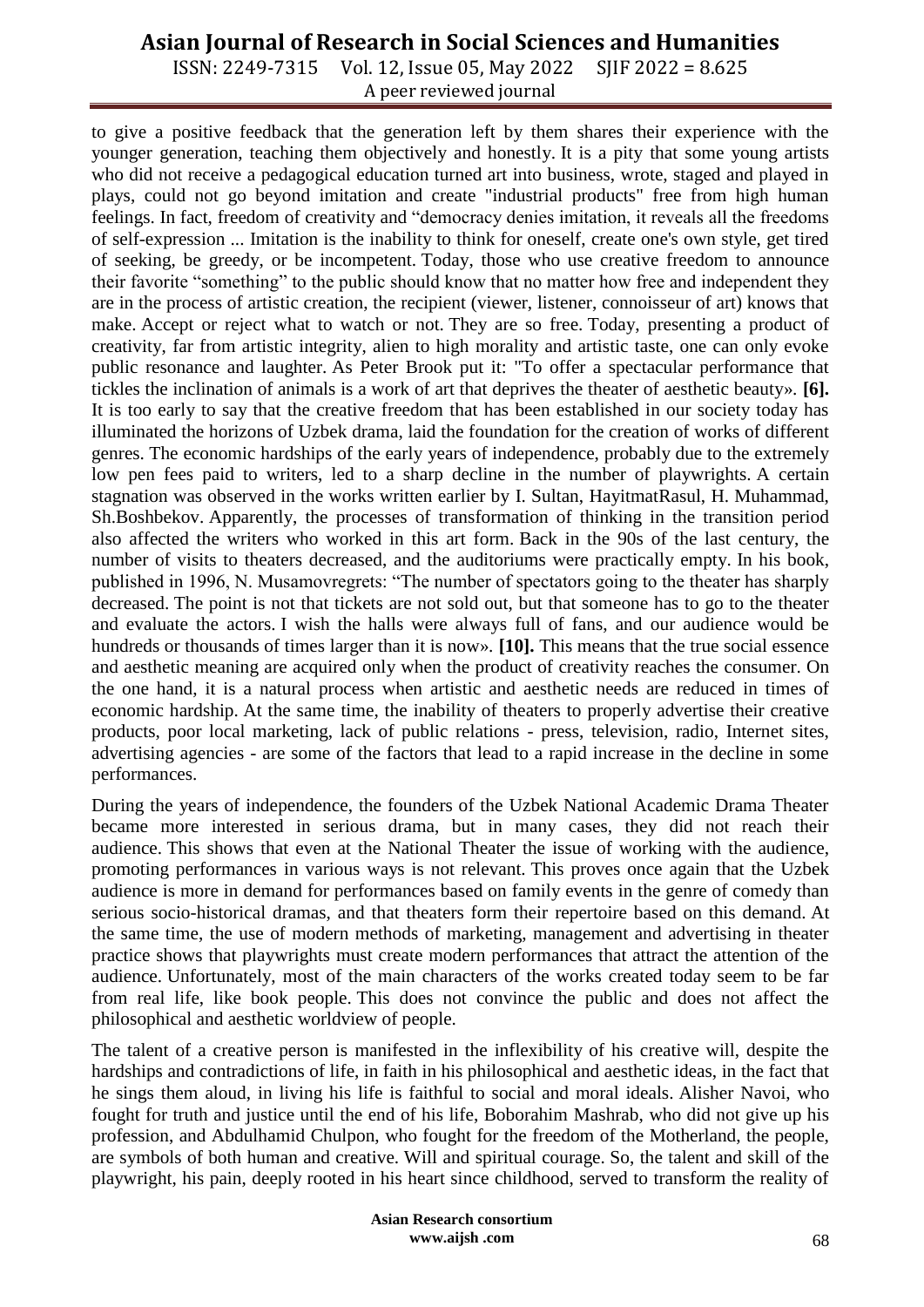ISSN: 2249-7315 Vol. 12, Issue 05, May 2022 SJIF 2022 = 8.625 A peer reviewed journal

life at a professional level into an artistic reality, the social pain of society. It should be noted that the intensive socio-political processes taking place in our society, the pragmatic approach prevailing in the minds of people and its consequences, the growing socio-moral problems corruption, prostitution, bribery and drug addiction, creating social dramas, creating the image of a hero of our time. The current task remains ahead.

For almost two and a half thousand years, that is, from the inception of the theater to the present day, the drama "prevented the theater from conquering the highest peaks", "always in debt", "did not keep up with the turbulent times"... Unfortunately, the works staged in the Uzbek theatrical art show that our playwrights are still under the protection of history, folklore, lyric-romance and "in debt" to the theater. Apparently, creative indifference, lack of motivation to be active and, most importantly, weakness of civic position are the main reasons for the current artistic and aesthetic stagnation. It is known from history that it was the strong civic and creative position of the Uzbek Jadids, the German and French Enlightenment that inspired them to high progressive ideas. As long as there is social life, theatrical art should not lose nationalism, responsiveness, activity and dedication of artists, unity with the people. As G. Tovstonogov wrote: "If the theater moves away from reality, if it does not strive for the bright poetics of life, if the creator does not have the opportunity to observe, if the creature does not go through the thinking cycle, the game will decline». **[5]**;

It is known that Mannon Uygur, one of the founders of the modern Uzbek Theater, also paid special attention to the processing and improvement of the plays of playwrights. For example, in the process of working on the second version of the drama "Alisher Navoi", the authors advised Uygun and Izzat Sultans a lot on the history of Uzbek classical literature, the past of the Uzbek people. ... So, creative cooperation is a factor in the further development of works of art, a kind of aesthetic law». **[11].**

Researcher M. Umarov writes in response to a question about the specific and complex aspects of drama, including the obstacles to freedom of the playwright in the process of character creation. This aspect does not meet the directors' requirements. If the character does not comply with the rules of the genre, then the requirements of the scene will not be met. Another aspect that limits the playwright is the movement of characters in time and space. This action must correspond to the logic of the event, genre, character and idea of the work. The most dangerous thing is to limit the fate of the character by worrying about "who can bring this character to life» **[12].**

In other words, an experienced playwright creates a character for a particular actor. The creation of a character based on acting ability limits the artistic potential of the work. The character does not develop freely, living his life, and falls into shape at the level of the intended actor. He becomes a copy copied from this actor. Worst of all, the actor who plays him stops creating and copies his previous character without spending any effort. Indeed, in the process of artistic and creative research, there are cases when some images adapt to the role of this or that actor, consciously adapting this or that character**. [13]**

It is known that the development of each industry depends on the thinking of a new generation of specialists entering the industry, their desire for research and innovation, as well as their organizational, methodological and legal support. N. Sayfullaev writes: "One of the processes taking place in theaters is the change of generations. The fact that in most of the performances of the theater's repertoire today the main performers are young confirms our point of view. Most of them continue their creative activities in theaters. Naturally, young people bring the breath of time to theaters, new interpretations of direction and acting. It is necessary to accelerate this process, that is, to attract more young directors, actors, artists, choreographers to theaters, to increase the efficiency of using their talents» **[14].** Indeed, the enhancement of the creative potential is formed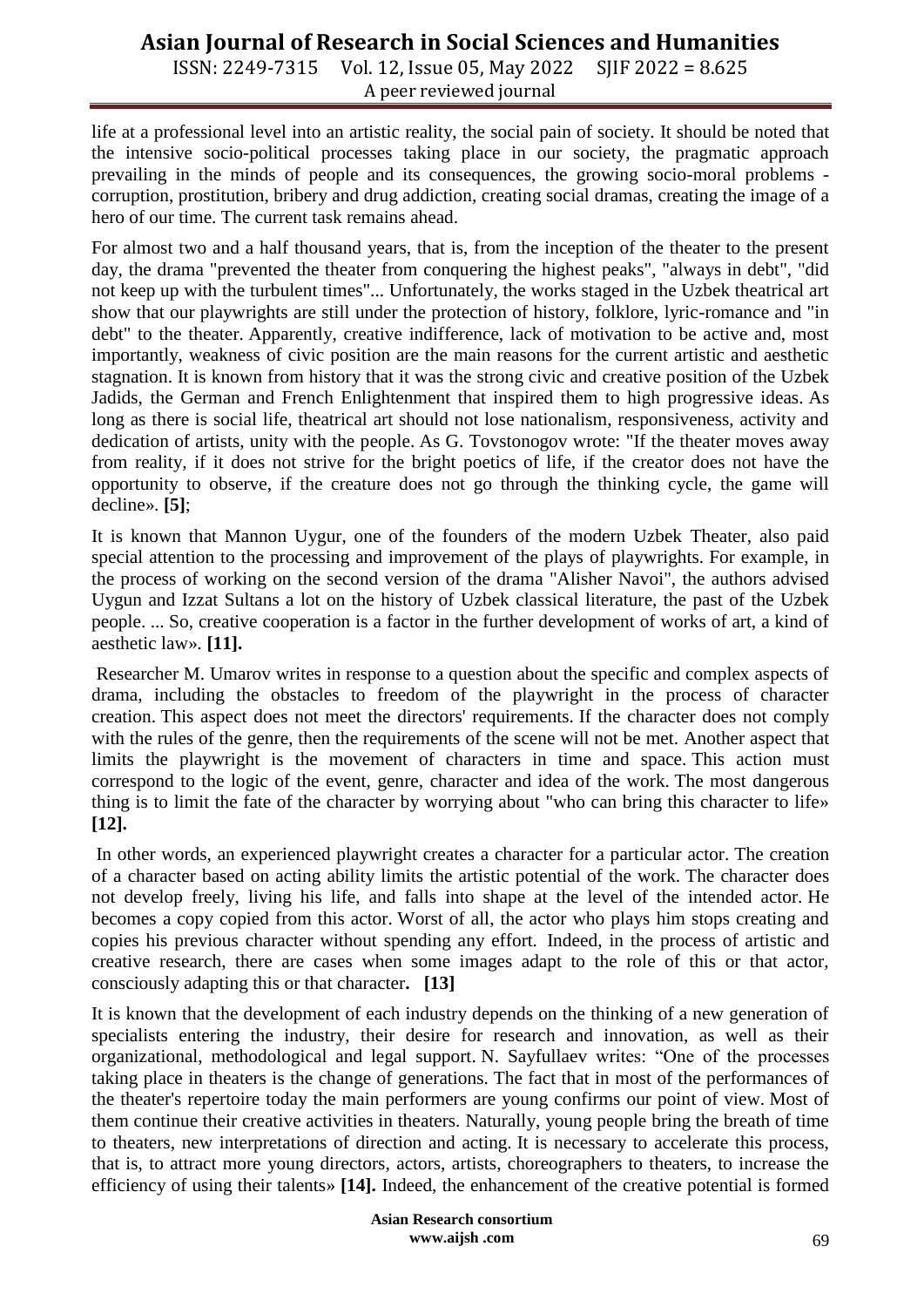ISSN: 2249-7315 Vol. 12, Issue 05, May 2022 SJIF 2022 = 8.625 A peer reviewed journal

not only through the effective use of existing forces, but also through the attraction of new, young professionals to the troupe. But theater is such an office where you can always find roles for actors of any age. In an objective and normal situation, theater artists work in a stable office for the rest of their lives. Within the existing economic opportunities, the theater will have a limited number of seats in the state table. This creates certain difficulties for young artists who graduated from higher educational institutions to enter the world of art to find their place. Today, the names of such actress as G. Sharipova and Z. Solieva, who worked for many years at the Uzbek National Academic Drama Theater and left the troupe after they were officially reported missing, are well known. In addition, it is no secret to anyone that many young directors, actors, and artists move to other spheres in search of stable work, lack of creative space and continue to work abroad. Therefore, the process of generational change in theaters, as N. Sayfullaev said, is not fast and not simple, but rather slow and complicated. Unsurprisingly, this is one of the reasons for the stagnation in Uzbek theatrical art and the lack of innovative research. Because a creator, by his very nature, is a person who specializes in the transmission and presentation of his inner world, the artistic and aesthetic product of the world of thinking, to the recipient (viewer, listener, reader). If he does not find a form for his aspirations, a candidate for his research, he may become depressed, alienated from his field, from the whole society». **[11];**

So, along with freedom and creativity, a person needs a strong spirit. The spirit gives a creative personality vigor, strong passion, aesthetic pleasure. According to rationalists, the basis of creation is only in the intellect, and creativity is a mental movement aimed at knowing existence as an object ... On the contrary, people with average abilities use PR, advertising tools, become "stars", become famous, gain respect.

The artistic flair scene includes well-formed actors with strong philosophical and aesthetic thinking and creative talent. "The images created by such artists become the spiritual heritage and the spiritual heritage of the nation. Their work can be shown to young people as an example, passed down from generation to generation». **[15].**

It should be noted that in our country some work is being done to educate artists who can be "exemplary in their work, passed down from generation to generation» **[16].** For example, the Festival of Young Artists' Debuts, which was first held in 2005 and then became a tradition, is an important factor in the selection of talent and their appearance on the big stage. The works of young artists in different genres and trends at these festivals are recognized by the public. However, the question of the further creative fate of this young playwright, young director, young actors, whether their artistic and aesthetic activity is monitored, remains relevant. To be honest, we did not find any information about this in our research. In fact, as Lorca notes, "in our conflict, the artist must be with his people, cry and laugh together» **[2].** Only then will growth and development begin to manifest itself in the philosophical and aesthetic thinking of all members of society.

### **CONCLUSION**

### **RESEARCH RESULTS**

One of the processes taking place in theaters is generational change. The fact that in most of the performances of the theater's repertoire today the main performers are young confirms our point of view. Most of them continue their creative activities in theaters. Naturally, young people bring the breath of time to theaters, new interpretations of direction and acting. It is necessary to accelerate this process, that is, to attract more young directors, actors, artists, choreographers to theaters, to increase the efficiency of using their talents. Indeed, the enhancement of the creative potential is formed not only through the effective use of existing forces, but also through the attraction of new, young professionals to the troupe. But theater is such an office where you can always find roles for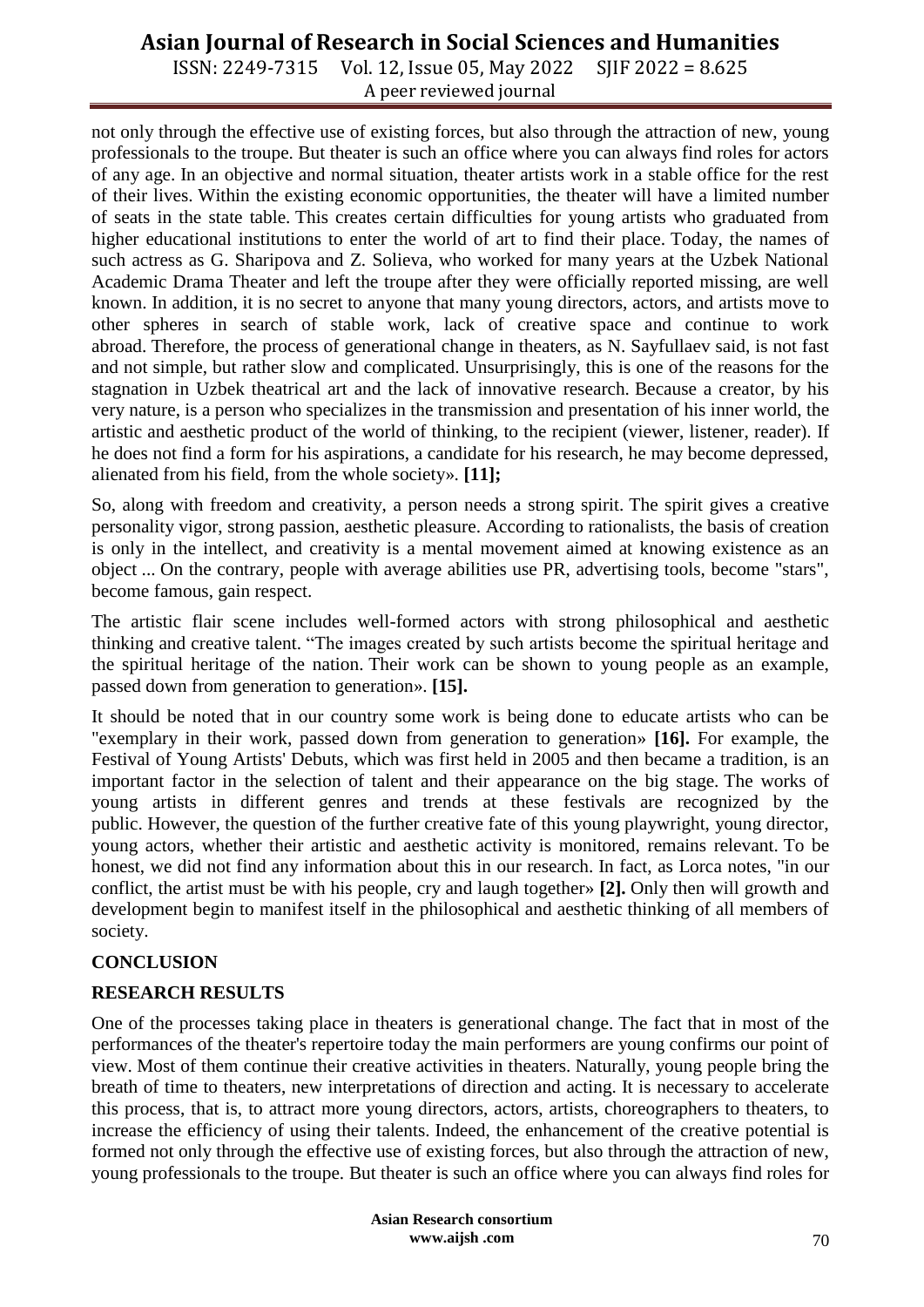ISSN: 2249-7315 Vol. 12, Issue 05, May 2022 SJIF 2022 = 8.625 A peer reviewed journal

actors of any age. In an objective and normal situation, theater artists work in a stable office for the rest of their lives. Within the existing economic opportunities, the theater will have a limited number of seats in the state table. This creates certain difficulties for young artists who graduated from higher educational institutions to enter the world of art to find their place.

## **SUGGESTIONS**

Theatrical activity has great cultural potential. This is a special social institution that serves as a means of satisfying a wide variety of human requests and needs. It is important for directors, set designers and actors creating a performance to remember the system of factors that determine the nature of the audience's assessments of their work. The main factors include: the personal and artistic experience of each spectator, the moderate novelty of the expressive means of theatrical art and the originality of the script-director's move, the balance between traditional and avant-garde artistic and expressive means, the impact of the performance on the psychoemotional and cognitive sphere of the viewer, emotional release as a result catharsis. The complex of these factors explains the heterogeneous nature of the audience's assessments of the same performance. However, it is precisely this contradiction that stimulates the further development of the theatrical art.

### **REFERENCES:**

- 1. Mirziyoev ShM. The development of literature, art and culture is an important basis for the development of the spiritual world of our people. Speech by the President of the Republic at a meeting with representatives of the creative intelligentsia of Uzbekistan. "Hulk Suzi". Tashkent, 2017. pp.1-2.
- 2. Lorca G. Selected works in 2 vols.: Poems, theater, prose. Moscow: Fiction, 1975. 287p.
- 3. Abdusamatov H. Theater in the mirror of criticism. Tashkent: "Fan", 1993. 227p.
- 4. Alimasov V, Manzarov Yu. Spiritual and educational sphere in Uzbekistan: theory and practice (philosophical and social studies). Tashkent: "Navruz", 2014. 266p.
- 5. Tovstonogov G. Mirror of the stage. Journal of world literature. Tashkent, 2017;(5):180-188.
- 6. Brooke P. A director is also a director on Mars. Journal of World Literature. Tashkent, 2016;(10):142-151.
- 7. Kholbekov M. English drama of the Renaissance: William Shakespeare. Journal of World Literature. Tashkent, 2014;(5):164-169.
- 8. Koshzhonov M. Twelve lessons of art. Journal of World Literature. Tashkent. 2007;123(8): 145-151.
- 9. Goyibov N. Some questions of the development of art. Tashkent: Publishing house of literature and art "Gulom", 1970. 271 p.
- 10. Musomov N. In the evenings we cried: (Memories, fates, conversations and reflections). Tashkent: Abdulla Kodiri National Heritage Publishing House, 1996. -213 p.
- 11. Ismoilov E. Mannon-Uigur. Tashkent: "Fiction", 1965. 194 p.
- 12. Umarov M. Rules of theatrical art. Journal of World Literature. Tashkent, 2014;(3):174-181.
- 13. Umarov M. The complexity of creating a stage character. Journal of World Literature. Tashkent, 2014;(11):156–157.
- 14. Sayfullaev N. Theater of the new era of Uzbekistan: development problems and research processes. Tashkent: "Mumtozsoz", 2011. 214p.